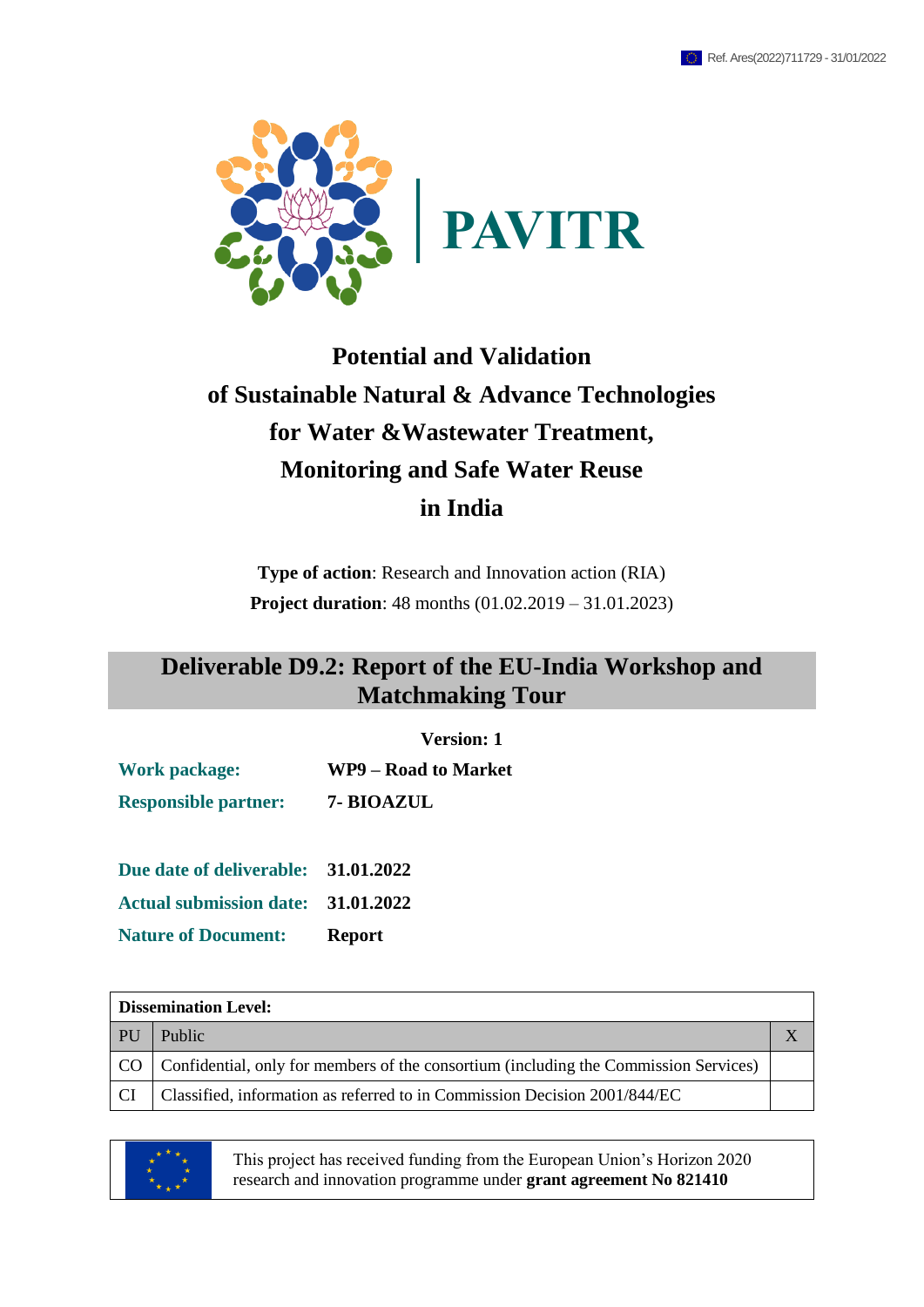

### **Document change history**

Table 1: Document change history

| <b>Version</b> | Date       | Author                 | <b>Description</b>                 |  |  |  |  |  |
|----------------|------------|------------------------|------------------------------------|--|--|--|--|--|
|                | 18.01.2021 | Pilar Zapata (BIOAZUL) | 1 <sup>st</sup> Preliminary report |  |  |  |  |  |
|                | 31.01.2022 |                        | Submission                         |  |  |  |  |  |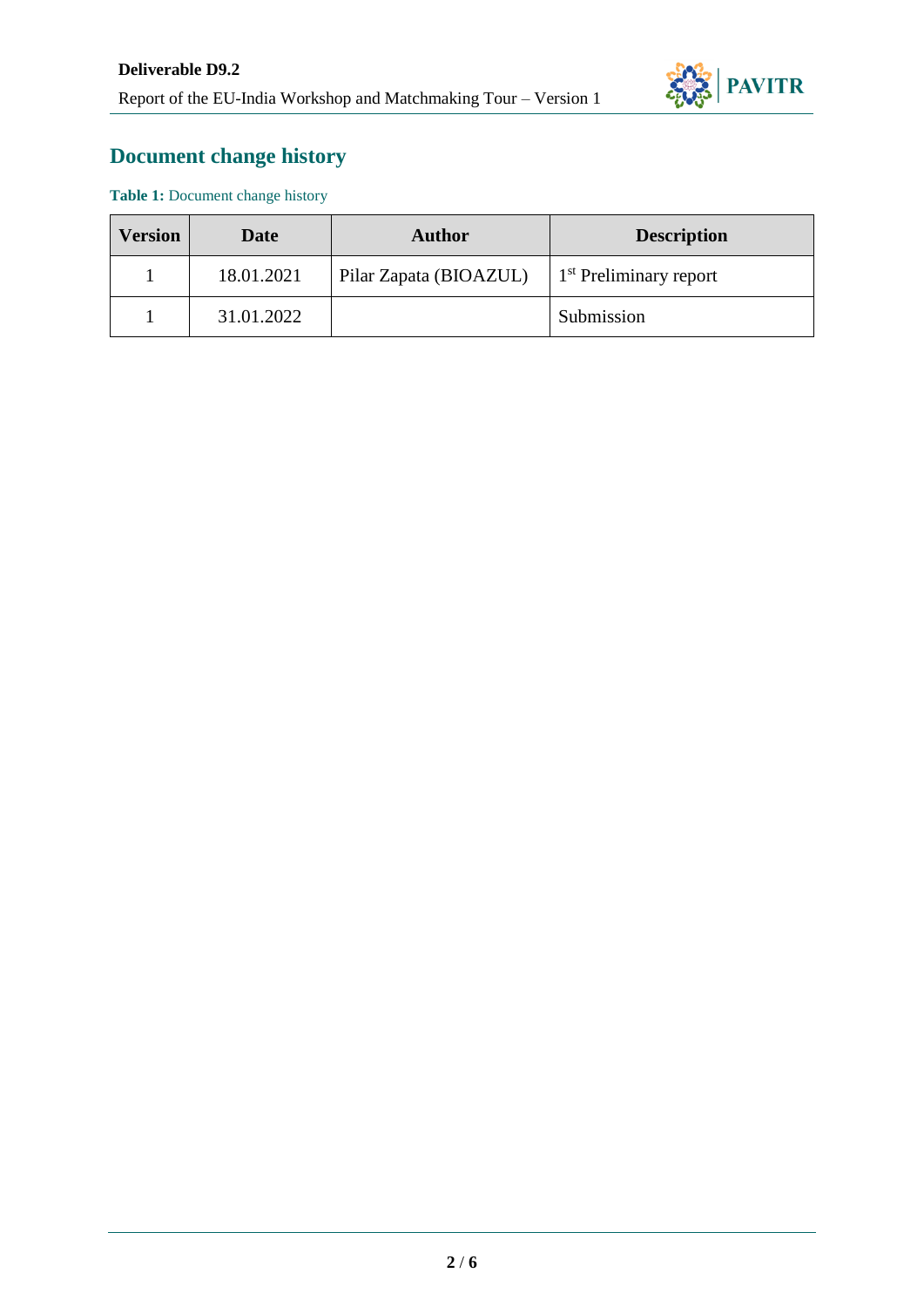

#### <span id="page-2-0"></span>**Table of contents**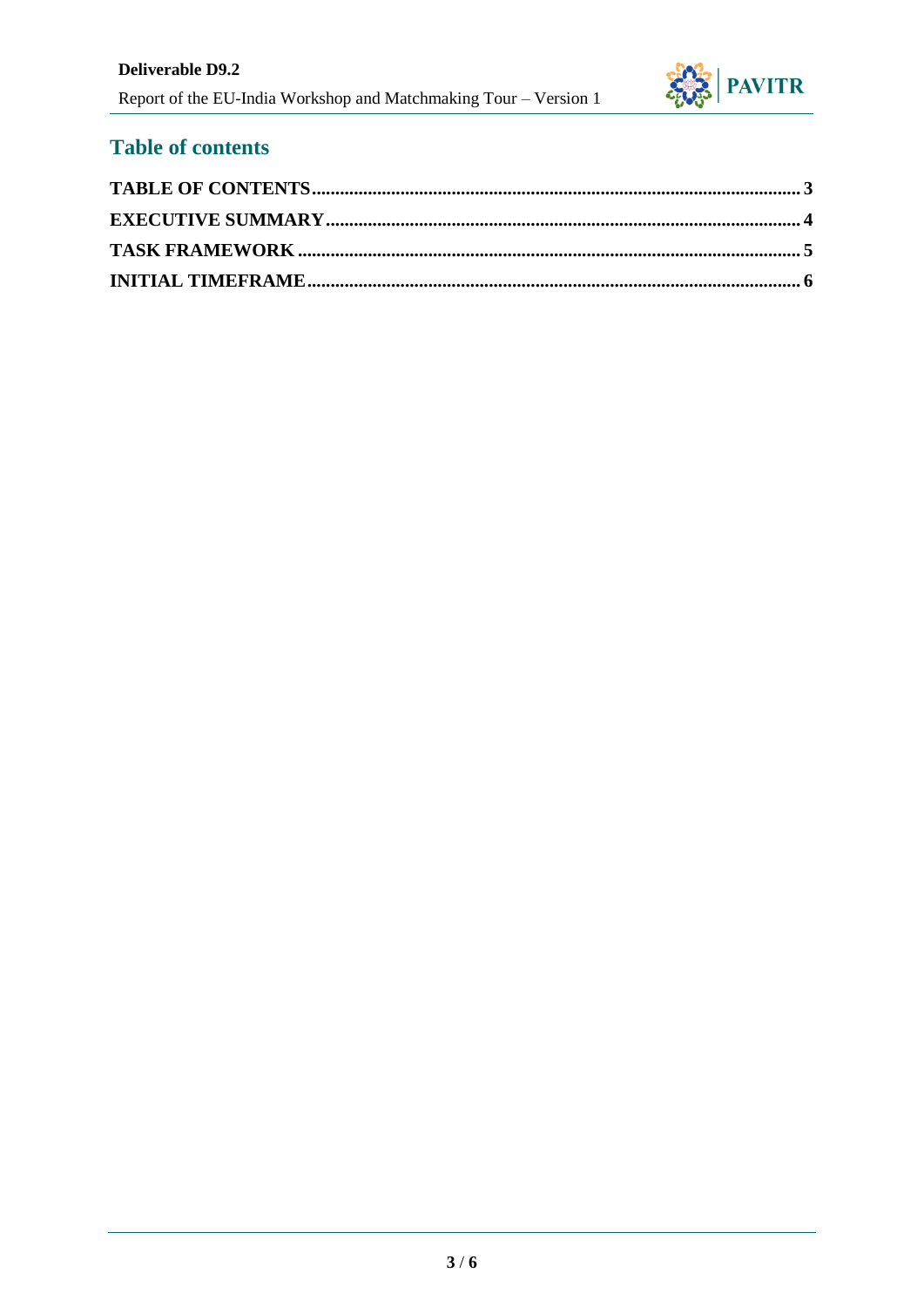

## **Deliverable 9.2: report of the EU-India workshop and matchmaking tour**

#### <span id="page-3-0"></span>**Executive Summary**

The present deliverable aims to report the main outcomes of the EU-India workshop and matchmaking tour will take place during the second half of year 2022. This activity is framed within Work Package (WP) 9, called "Road to the market", and directly related to the **Project Incubator Programme** to be developed by SEECON within this WP in 2022.

WP9 has been designed to **create a level playing field for European and Indian Industries and SMEs** working in the water sector, paving the way for a potential joint venture for manufacturing of water treatment technologies and systems. Furthermore, the aim of the WP is to **support and empower Indian entrepreneurs in their endeavour to establish and successfully run their own business** in sustainable sanitation and/or water and resource management, as well as to **support existing SMEs in the water and sanitation sector to expand their portfolio** including sustainable and adapted products and services.

One of the main aims of this workshop and matchmaking tour is showing the attendees the pilots constructed in the framework of PAVITR project and present them their initial results. However, based on the impact of COVID-19, our experts have not been able to finalise the installation of the prototypes in the time projected in our Grant Agreement, so the activities projected could not take place at the time expected. **Therefore, deliverable 9.2 was instructed by the EC Officers to be presented in two versions**.

In agreement with the EU scientific project officer and as described in the extensive justification letter for amendment AMD-821410 from 04.06.2020, D9.2 " Report of the EU-India Workshop and Matchmaking Tour " will be split in two parts. Version 1 of deliverable 9.2, to be submitted within the present reporting period (RP2), will outline the future contents of the deliverable and the information available at this point, while version 2, to be submitted within the next reporting period (RP3), will present the results once the task is finally conducted.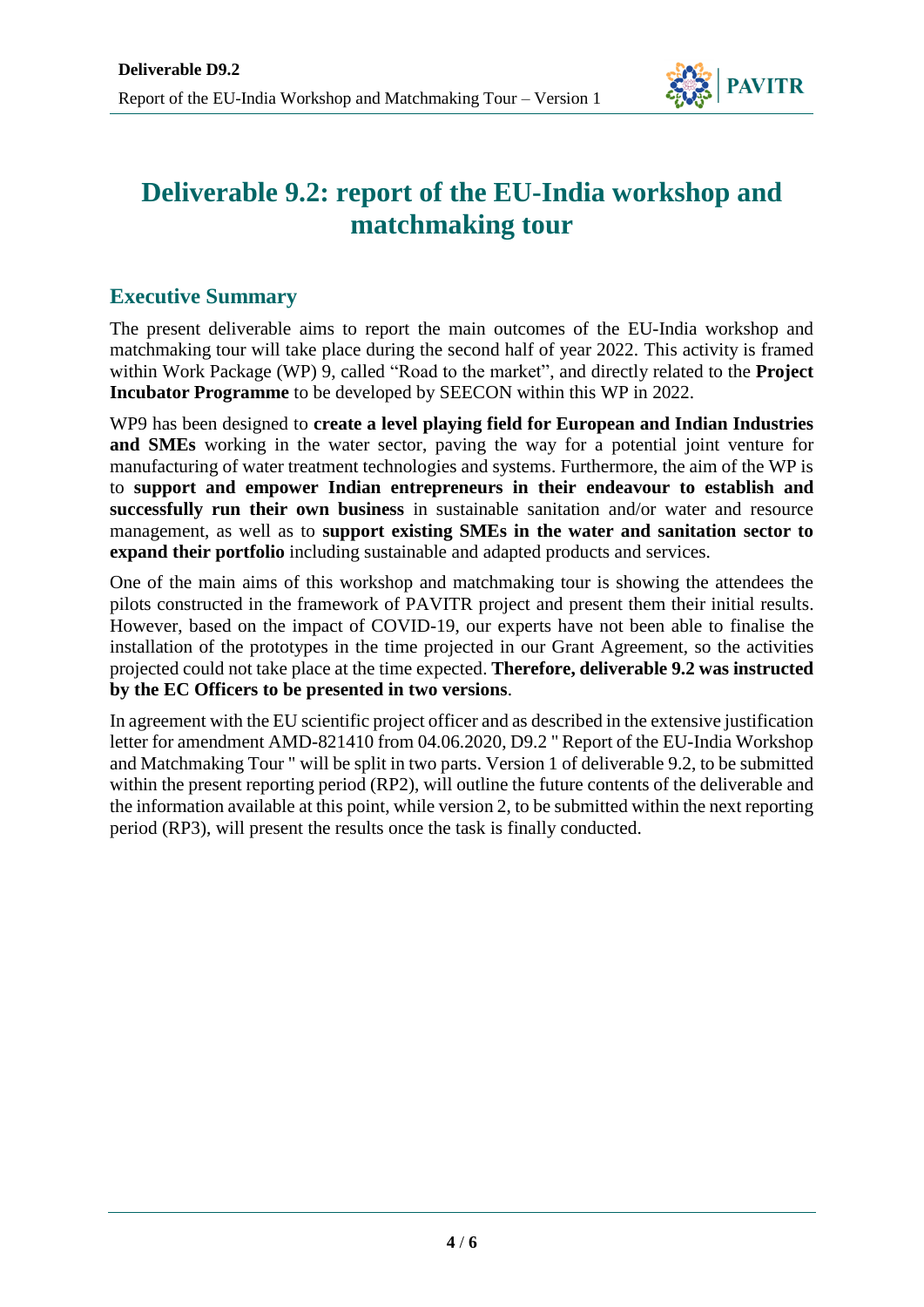

#### <span id="page-4-0"></span>**Task framework**

This task is framed within Step 2 of the **Project Incubator Programme** to be developed by SEECON in 2022. This Programme is composed of several steps:

- Step 1: Initiate Matchmaking (timeframe: January October 2022).
- Step 2: Implement Online Project Incubation Sprint (timeframe: November 2022).
- Step 3: Consolidate Project Design and Financing Strategy (timeframe: December 2022 December 2023).

The EU-India workshop and matchmaking tour is an activity conceived to continue the matchmaking step of the Incubator Programme (Step 1) that will be materialised by implementing the Online Project Incubation Sprint (Step 2). Within Step 1, a matchmaking process for interested business partners will be launched to reach out to external project partners potentially interested in incubating a joint project to tackle a relevant Water-related challenge in India. Through Calls for Expressions of Interests, direct mailing campaigns and dissemination through social media, several potentially interested candidates will be selected and connected to PAVITR project partners. The aim is to further develop a rough draft of a project concept to continue with the Programme.

At this point, once preliminary project designs are drafted, SEECON will implement a multiday Project Incubation Sprint with the support of BIOAZUL and AMU. This online event is designed to validate the draft project concept, deepen knowledge on PAVITR technologies, outline project governance structures, and map out potential financing sources. This activity will culminate in a field visit to show the pilots onsite. It is initially foreseen to focus the visit in Aligarh, where 6 out of the 14 PAVITR pilots are congregated, and further organise specific visits to the other pilots in Dhanbad, Nagpur, Pune, Kharagpur and Visakhapatnam upon request of the participants.